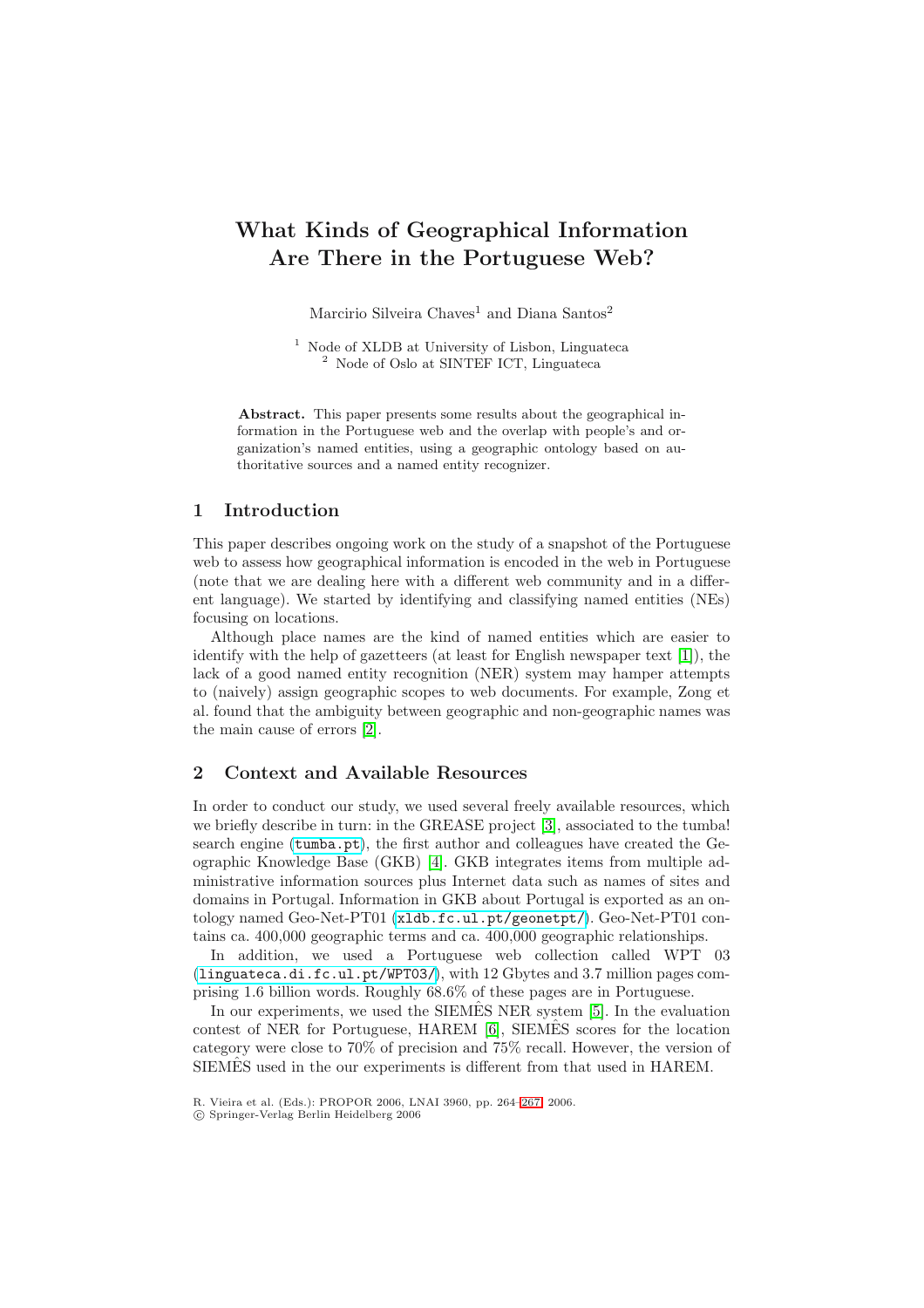# **3 Getting to Know Better the Geographic References**

The result of tagging the first randomly selected 32,000 documents with SIEMES is summed up in Table [1.](#page-1-0) We chose the three following categories of NE's: People, Organizations and Locations. SIEMES was configured to assign the People and ˆ Organizations because they are frequently ambiguous with or related to location terms, respectively. In Portugal, there are several surnames identical to location names, as in "Irene Lisboa" or "Camilo Castelo Branco." Also, we wanted to investigate how often a location was included in the name of an organization, to estimate how many cases it does provide a reliable clue to the physical place the organization is located in.[1](#page-1-1)

<span id="page-1-0"></span>**Table 1.** NEs detected in a 32,000 documents sample of WPT 03. MW stands for multi-word and GN stands for Geo-Net-PT01. DNE: Distinct named entities (types).

|  |                                                                            |                                                     |               | $\#$ of MW DNEs $\#$ of DNEs        |              |
|--|----------------------------------------------------------------------------|-----------------------------------------------------|---------------|-------------------------------------|--------------|
|  | # of NEs $(\%)\begin{vmatrix} \# & \text{of} \\ \text{DNEs} \end{vmatrix}$ | $\#$ of MW                                          | $\#$ of MW    | containing a                        | occurring in |
|  |                                                                            | $NEs$ $(\%)$                                        | $DNEs$ $(\%)$ | hame in GN $(\%)$ GN $(\%)$         |              |
|  | $\overline{PEO 250,585 (26.48) 77,228 140,155 (55.93) 58,991 (76.39) }$    |                                                     |               | 24,105(31.21)                       | 521(0.67)    |
|  | ORG 418,915 (44.27)                                                        | 114,353 214,698(51.25) 89,790(78.52)                |               | $26,789$ (23.43)                    | 462(0.40)    |
|  | LOC   276,775 $(29.25)$                                                    | $47,972$ 90,018 (32.52) 36,395 (75,87)              |               | $22,959$ (47.86) 4,576 (9.53)       |              |
|  | Sum $ 946,275 (100.00) $                                                   | $\overline{239,553 444,871(47.01) 185,176(77.30) }$ |               | $73,853$ $(30.83)$ $5,559$ $(2.32)$ |              |

Table [1](#page-1-0) shows that close to 1 million of NEs, belonging to the three categories, were identified, 30% of which corresponding to locations. For all categories, more than 75% of DNEs are multi-word. Organization names were the most frequent as far as tokens and types are concerned. As to type/token ratio, people NEs were the most varied, while locations displayed the lowest variation (i.e., location names were considerably more repeated in the sample than person names).

The last two columns of Table [1](#page-1-0) measure partial and total overlap: while ambiguity with people's or organization's names is less than 1%, as much as 31.21% of the person DNEs and 23.43% of the organization DNEs contain a geographic name included in Geo-Net-PT-01.[2](#page-1-2)

As to overlap of geographic locations in the web and in Geo-Net-PT-01, the numbers are astonishing at first: considering that Geo-Net-PT-01 is supposed to be complete as to Portuguese administrative geography, why only around 10% of the distinct locations present in the Portuguese web should appear in Geo-Net-PT-01? Even taking into account spelling errors or non-official naming conventions it is hard to account for the other 90%.

<span id="page-1-1"></span><sup>&</sup>lt;sup>1</sup> For example, *Universidade do Porto* entails that it is located in *Porto*, while  $\hat{A}$ sso $ciac\tilde{a}o de Amizade Portugal-It\tilde{a}lia$  has no relation with location (the name refers to friendship among the peoples of the two countries) and this is even less so in the case of *Pastelaria Finlândia*, a name for a pastry shop.

<span id="page-1-2"></span><sup>&</sup>lt;sup>2</sup> For this comparison, we used all names in Geo-Net-PT-01 (27,855), except for street names and postal codes.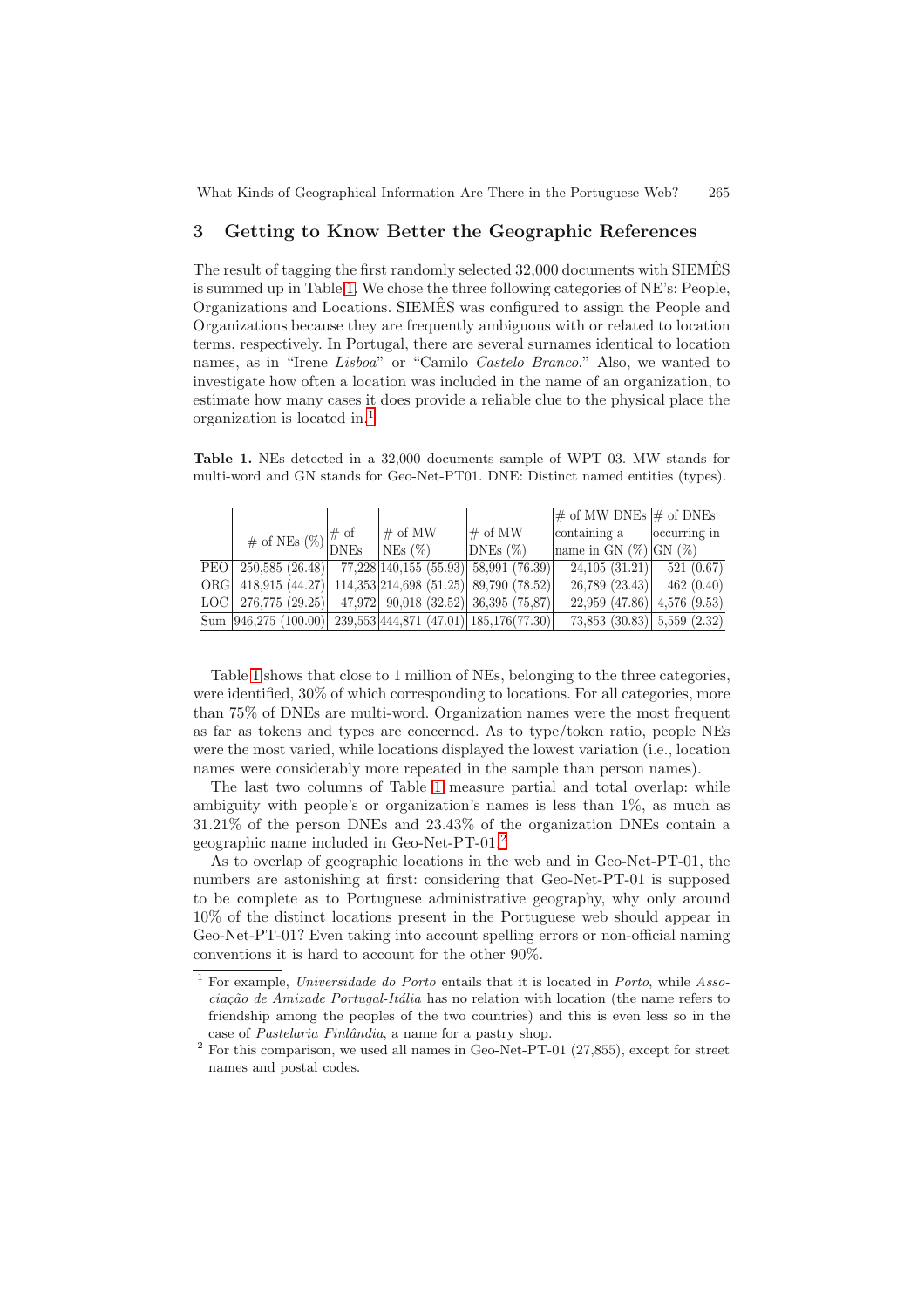#### <span id="page-2-0"></span>266 M.S. Chaves and D. Santos

| Type                       |                     | $\#$ of DNEs(%) $\#$ of MW DNEs(%) |
|----------------------------|---------------------|------------------------------------|
| POV (names of pop. places) | $33,827$ $(70.51)$  | $24,037$ $(71.06)$                 |
| ENDRALAR (full address)    | 3,505(7.31)         | 3,313 (94.52)                      |
| SOCCUL (society/culture)   | 3,474(7.24)         | $3,161$ (90.99)                    |
| PAIS (country)             | 1,987(4.14)         | 1,419(71.41)                       |
| RLG (religion)             | 1,197(2.50)         | 1,113(92.98)                       |
| Other $(\sum 11$ types)    | 3,982(8.30)         | 3,352(84.18)                       |
| Sum                        | $47,972$ $(100,00)$ | 36,395 (75,87)                     |

**Table 2.** Distribution of the types contained in the local (LOC) category

<span id="page-2-1"></span>**Table 3.** Distribution of NEs per document

|                                      |        | Total Distinct |                                                 |       | Total Distinct |
|--------------------------------------|--------|----------------|-------------------------------------------------|-------|----------------|
| Avg. PEOs. per doc. with PEOs. 11.65 |        |                | 7.82 Median LOCs                                |       |                |
| Avg. ORGs. per doc. with ORGs. 13.81 |        |                | 9.78 Stdev LOCs                                 | 149.7 | 57.54          |
| Avg. LOCs. per doc. with LOCs. 11.31 |        |                | $7.34 \#$ docs. with 1 LOC 5,443                |       | 6,184          |
| Avg. NEs per doc. with NEs           | 30.04  |                | $20.47 \# \text{ docs} > 3 \text{ LOCs}$ 12,913 |       | 11,640         |
| Maximum $\#$ of LOCs in 1 doc.       | 20,594 |                | $6,472 \# \text{ docs} > 30 \text{ LOCs}$ 1,483 |       | 713            |

To investigate whether the kind of location occurring in Portuguese web texts had different properties: more fine-grained, or relating to physical geography (rivers, mountains, etc.), we looked into the subtypes of location NEs provided by SIEMES, shown in Table [2.](#page-2-0) The most frequent type of geographic  $NE$  is the name of a city, town or village (POV), followed by the name of a country. In fact, more than 85% of LOCs are concentrated in just three types (POV, ENDRALAR and SOCCUL) and the same occurs when counting only multi-word names.

Our explanation for this wealth of location NEs not present in Geo-Net-PT-01 (in addition to a systematic overgeneration of SIEMES, which will have to be analysed elsewhere, although we expect it to be of considerable import for the numbers presented here) resorts to the following hypotheses:

- **–** given that Portugal is and has always been a small country with a very worldwide perspective, many (or even most) of the web pages do not concern only (or specially) Portugal – and so many geographical named entities concern places in foreign countries;
- **–** in texts, people are bound to write about more fine-grained locations (often deictically), as "downtown", "near my old school", "in front of Jerónimos", or "in the A1 highway", which are not part of an administrative ontology.

Finally, with this study we also wanted to assess the hypothesis that location is a transversal semantic category, in the sense that geographical information can be found in (almost) all sorts of texts and not only in specialized technical texts (as for example those dealing with geography or tourism). So, we measured the total number of documents with at least one NE: 31,489 (98.4% of the snapshot). References to people are present in 21,499 (67.18%) documents, organizations in